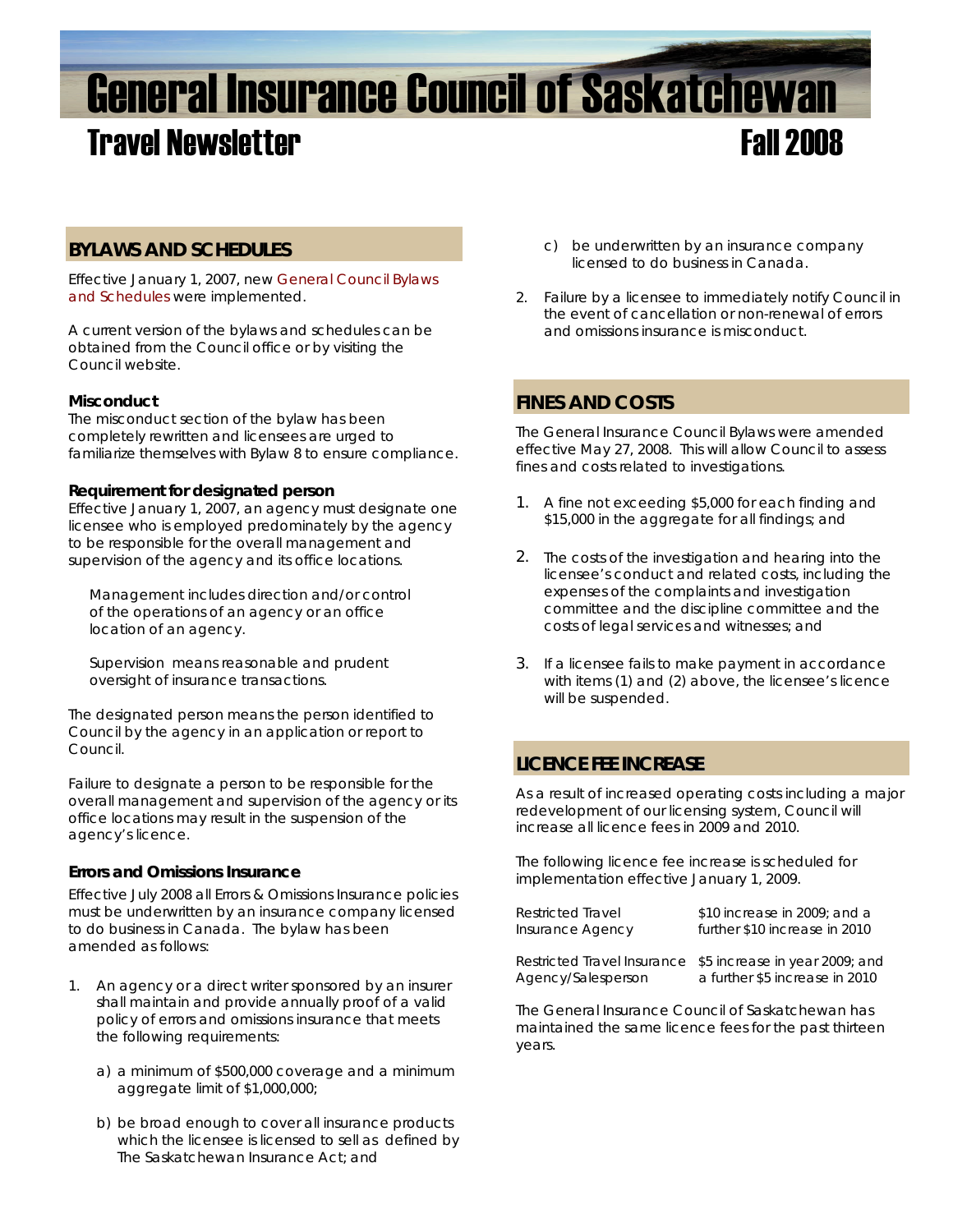# **COMMUNICATION BY EMAIL**

The General Insurance Council of Saskatchewan will begin sending newsletters and other licence notices by email rather than Canada Post. Licensees will be provided notice and directed to a link on the Council website. Those licensees who do not have email addresses will continue to receive service by mail or fax.

If you have not identified an email address or not provided Council with your current email address, please do so by emailing your updated email address to [info@skcouncil.sk.ca.](mailto:info@skcouncil.sk.ca)

## **COUNCIL WEBSITE**

The Council website provides a licensee search function available to the industry and the public.

A licensee can confirm their licence status or determine if their licence has been renewed.

The bylaws, schedules, licence forms and other information are also available.

#### Visit www.skcouncil.sk.ca.

### **OTHER BULLETINS**

Licensees may access the Life, Adjuster, Hail and All Classes Bulletins from the home page of the Council website.

[Past bulletins](http://www.skcouncil.sk.ca/bulletin.htm) may also be obtained from the website.

#### **AUDITED FINANCIAL STATEMENT**

The December 31, 2007 Audited Financial Statement is available on the Council web site.

### **DISCIPLINARY SECTION - ALL LICENCE CLASSES**

#### **June 1, 2006 – November 3, 2008**

A licensee who uses information in this bulletin to discredit another licensee or any other person will be guilty of misconduct.

**Aon Reed Stenhouse Inc.** (Aon) and **Murray G. Sali** (M. Sali), on October 14, 2008, entered into an Agreement and Undertaking (The Agreement) with the Complaints and Investigation Committee (The Committee) of the General Insurance Council of Saskatchewan (Council) whereby, Aon and M. Sali, the designated level 3 licensee, in Saskatchewan agreed that:

1. They would pay the costs Council incurred in respect of this matter in the amount of \$6,562.00;

- 2. M. Sali for a period of one year commencing October 15, 2008 through to and including October 15, 2009 be prohibited from acting as a designated level 3 licensee or a designated person for any of Aon's offices in Saskatchewan; and
- 3. M. Sali on or before March 31, 2009, attend and successfully complete an ethics course approved by Council and if he fails to do so his insurance salesperson licence will be suspended until he does successfully complete an ethics course approved by Council.
- 4. No further disciplinary or other action would be taken against Aon or M. Sali.

 This resolution arose from an acknowledgement by Aon and M. Sali that:

- 1. An unlicensed employee of Aon had been allowed to engage in activities on behalf of Aon that required an all classes of insurance salesperson licence;
- 2. M. Sali was Aon's designated level 3 licensee and had overall management and supervision responsibilities for Aon's Saskatchewan offices;
- 3. M. Sali failed to exercise reasonable and prudent oversight of the employees activities after having received notice of the Council's unresolved concerns respecting the employees suitability to hold a license; and
- 4. The unlicensed solicitation and/or negotiation of insurance was a contravention of Section 418 of *The Saskatchewan Insurance Act,* and Council's Bylaw 8 Section 2 (g).

**Gerhard Bosman** of Calgary AB representing The Canada Life Insurance Company on August 13, 2007 entered into a consensual agreement in which he agreed to the cancellation of his Life and Accident & Sickness Licence.

In the consensual agreement he acknowledged that he had accepted a premium payment in the amount of \$7,000 from a client which he did not give to the insurance company. He used it for his own expenses. He then misled the client about the investment the client believed they had by providing false investment updates.

Mr. Bosman was as well charged with theft as result of Canada Life's investigation and on April 9, 2008 was convicted under Sections 332 (1) and 334 (a) of the criminal code. He was sentenced to 9 months imprisonment in the community.

#### **Darwin Alexander Brown and Heartland Agencies Ltd.** of

Yorkton SK representing the Co-operators General Insurance Company, pleaded guilty to failing to act with integrity in their dealings with two clients when they accepted premium payments in the amount of \$14,645 from the clients over a two year period. The insurance for which the premiums were paid was never placed with an insurance company. The All Classes insurance licenses of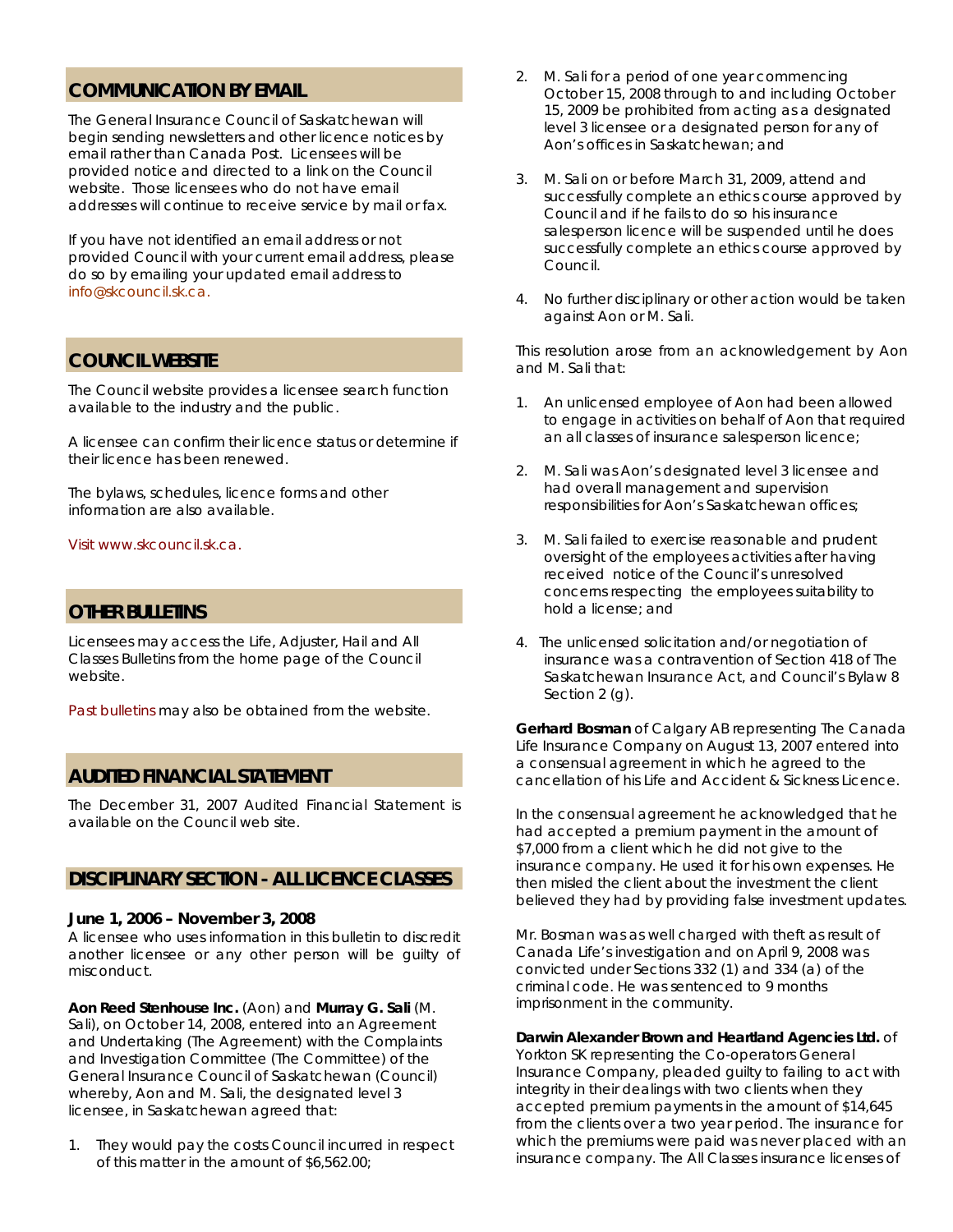Darwin Alexander Brown and Heartland Agencies Ltd. that were suspended at the time of the guilty plea, were cancelled for a minimum period of ten years.

**Darwin Alexander Brown** of Yorkton SK representing the Co-operators Life Insurance Company, was refused an application for a Life and Accident & Sickness licence. The refusal of licence by the Licensing Committee of the Life Insurance Council of Saskatchewan was a result of his demonstrated unsuitability to hold a licence as evidenced by his guilty plea before the General Insurance Council of Saskatchewan.

**Donald Benjamin Beveridge, Carolyn Ann Beveridge and Ascent Financial Services Ltd.** of Maple Creek SK

representing The Equitable Life Insurance Company of Canada were on September 13, 2007 found to have offered inducements to a client that caused a client to make decisions that were not in the client's best interests. They were as well found to have placed their interests before that of the client and in doing so potentially harmed the standing of licensees. The conduct involved one client who invested in a business owned by the licensees. A joint recommendation on penalty made by the Complaints and Investigation Committee, the client and the licensees was accepted by the Discipline Committee and was made an order of The Discipline Committee and the following conditions were applied to:

"The licence of Donald Beveridge is hereby subject to conditions imposed by the Discipline Committee of the Life Insurance Council pursuant to a penalty order dated October 22, 2007. In the event the licensee breaches a condition imposed by the penalty order, this licence will be immediately suspended and remain suspended until all conditions are met.

The licence of Carolyn Beveridge is hereby subject to conditions imposed by the Discipline Committee of the Life Insurance Council pursuant to a penalty order dated October 22, 2007. In the event the licensee breaches a condition imposed by the penalty order, this licence will be immediately suspended and remain suspended until all conditions are met.

The licence of Ascent Financial Services Ltd. is hereby subject to conditions imposed by the Discipline Committee of the Life Insurance Council pursuant to a penalty order dated October 22, 2007. In the event the licensee breaches a condition imposed by the penalty order, this licence will be immediately suspended and remain suspended until all conditions are met.

In making the order the committee wants to make it clear to all licensees that borrowing money from a client is never an acceptable practice. Further, it should never be assumed that the repaying of the monies, once discovered, will resolve the matter for the licensee.

In the matter before the committee there were exceptional circumstances that caused the committee to accept the penalty agreement that did not carry a suspension or cancellation of licence for the licensees involved. The main factor the committee carefully considered in arriving at its decision was the irreparable damage to the consumer from non reimbursement that would ensue if the agreement was rejected in favour of a licence suspension or licence cancellation."

**Ted Dolinski** of Regina SK representing Knight-Archer Insurance Ltd., entered into a Consensual Agreement and Undertaking with the General Insurance Council, whereby he accepted a letter of warning for his failure to report within thirty days the commencement of a civil action against him. The nature of the allegations set out in the civil law suit were such that he was obligated to notify Council of the commencement of the civil action.

**Douglas K. Clarke Insurance Broker Limited** of Markham ON representing Aviva Insurance Company of Canada and **Douglas Damon Clarke** received a letter of warning for their failure to notify Council within thirty days of the commencement of the Registered Insurance Brokers of Ontario proceedings against them.

**Robert Bruce McFadyen** (McFadyen) of Waseca SK representing McFadyen & Sons Agencies Ltd., on August 29, 2008, entered into an Agreement and Undertaking (The Agreement) with the Complaints and Investigation Committee of the General Insurance Council of Saskatchewan (Council) whereby, McFadyen agreed that:

- 1. His All Classes of insurance licence would be cancelled for a period of 2 years; and
- 2. He would, if he sought to be licensed after the 2 year cancellation period, need to;
	- a) Qualify for a level 1 licence by successfully completing one of the licensing requirements set out in the Council Bylaws;
	- b) Attend and successfully complete an ethics course approved by Council; and
	- c) Pay the costs of the investigation in the amount of \$400.

McFadyen in The Agreement acknowledged that he:

- 1. Altered inspection dates on two Breeding Soundness Evaluation forms (the forms) that were prepared by the insured's veterinarian;
- 2. The forms needed to be dated less than 30 days prior to the application for insurance. In one case the form was prepared on February 27, 2008 and was re dated to April 27, 2008. In the second case the form was prepared on March 31, 2008 and was re dated to June 20, 2008;